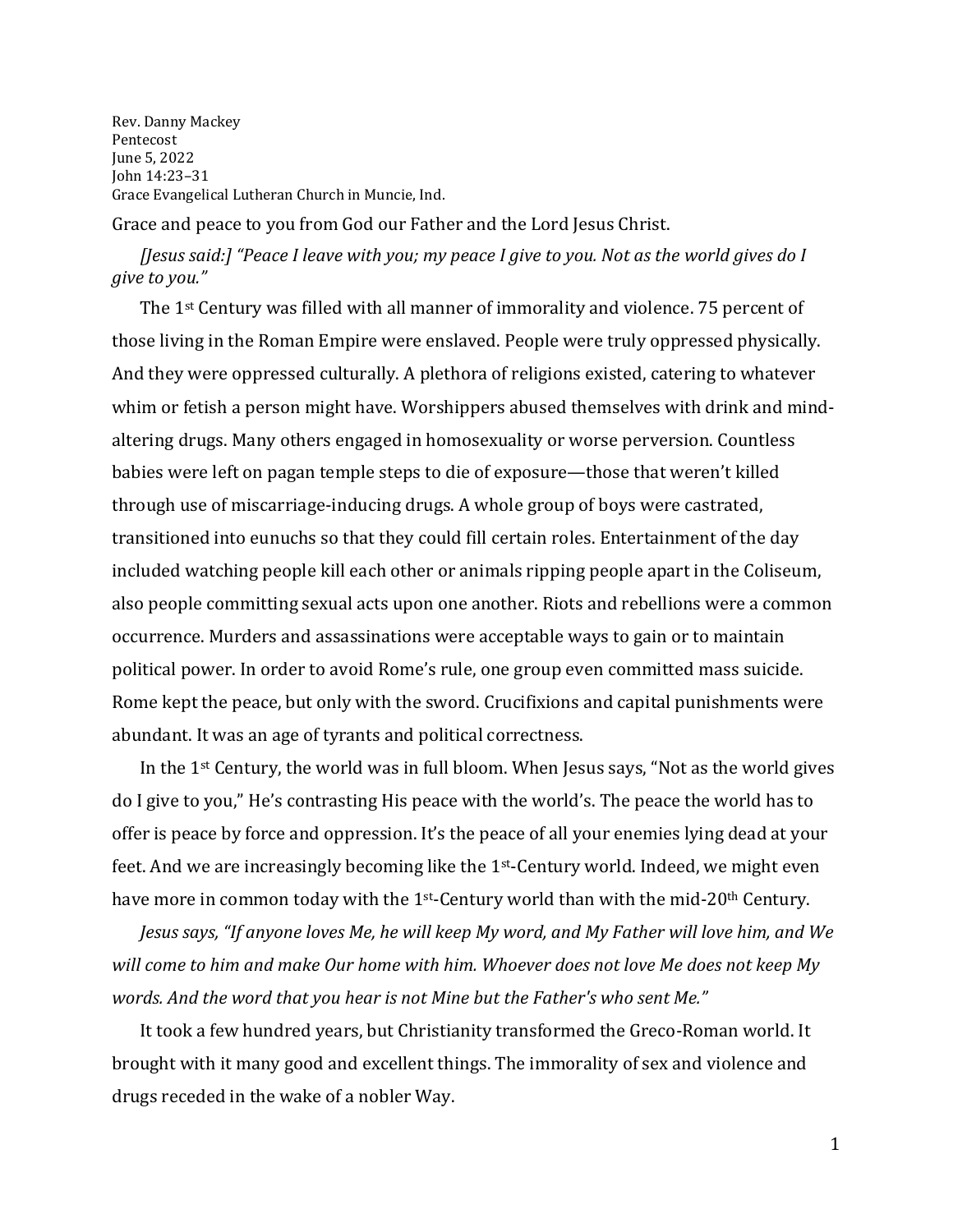Christians were rounded up and thrown into the Coliseum and the people shouted, "Look at the Christians die!" When the gladiators and beasts were released, the Christians didn't fight back or run but looked up to heaven as their blood was spilt. But soon the shouts became whispers and the people marveled, "Look at the Christians die."

Christians, under the cover of darkness, approached pagan temples, on whose steps babies were abandoned to the gods. They took those babies into their homes and their hearts. They had no fear of Jupiter or Mars, Apollo or Venus—for their God is the Creator of heaven and earth. The Christ, who rose again from the dead. And those children were raised in the faith, their lives valuable because of Christ's death for them.

And many Christians escaped lives of homosexuality and prostitution. St. Paul makes specific reference to this in Ephesians 2. They left demonic worship and were saved by God's grace, becoming children of God. And then they went out into the world to do good works. Works good by God's standard, not necessarily what the world deems as good. They fled all substance abuse that sought to enslave them. Instead, they clung to Christ's Word.

And the world was transformed… at least, for a little while. Our own country was founded on the Judeo-Christian principles that God has endued all men—men, women, and children—with certain inalienable rights. Things were getting better. So much so, that many theologians started conceiving the very incorrect idea that we could somehow make heaven on earth a reality. As if, through our actions, we could bring about the kingdom of God on earth.

But humanity is sinful. Our corruption is so pervasive, it's impossible for us to tell where our humanity ends and where our sin begins. And even with all the good that Christians have accomplished in this world—with hospitals and schools and universal dignity for all people, male and female, slave and free, Gentile and Jew—we have also committed great sin. The Spanish Inquisition, the Crusades, anti-Semitic atrocities, to name a few. And those were institutional sins. Christians, because they still have flesh and blood, continue to commit sin—sin against themselves, sin against others, and sin against God.

That's because Christians too often abandon Christ's Word. We call ourselves—and may even think of ourselves as Christian—but when we don't keep God's Word in an honest and upright heart, we've strayed from the faith. We no longer follow Christ and heed His teachings. Because we no longer love Him and the Father.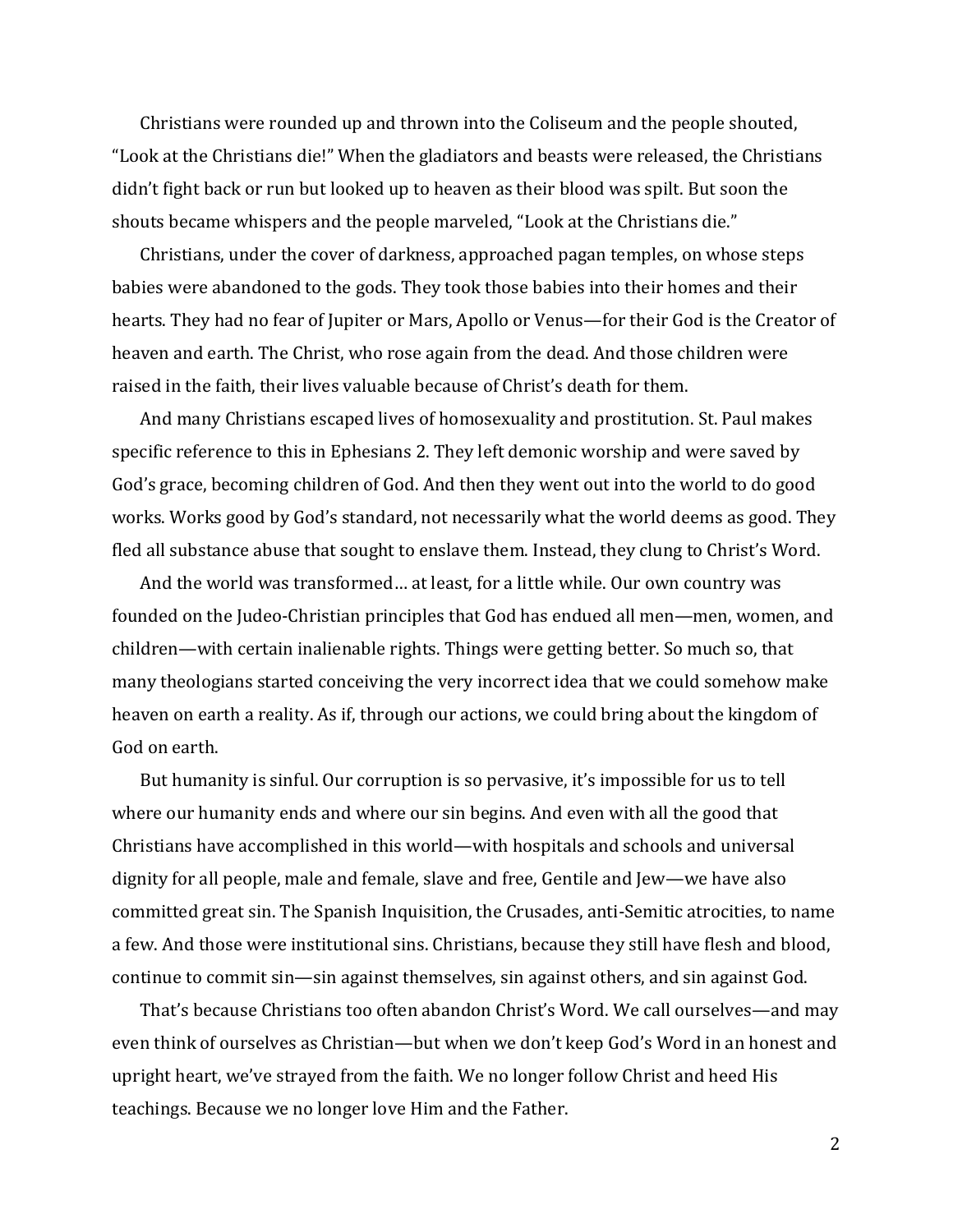Instead, we become ever more in love with the world. That's why our culture is deteriorating before our very eyes. We've turned to the world and its false-yet-seductive promises. We've stopped listening to Christ. Because of our sin. Our sin which ever lives in our flesh and bones.

But what has the world given us? More war and hate. School shootings, which doubled from 30 to 61 in 2021. Critical Race Theory and its histories of oppression. Supposedly, 11 to 13-year-old sex-workers in Loudon County, Virginia, just outside of Washington, D.C. A culture of death. Black women saying they'd rather abort their babies than give them to white people to adopt. A culture of convenience and comfort at the cost of our humanity. A culture of disposability, where everything is thrown away, including our marriages. Anxiety and depression skyrocketing—especially among our children. Children thrown into confusion regarding their gender—because we've sexualized our children. And now we have well-meaning parents mutilating their children's bodies to fill some ideological need. And then there's political polarization and intense tribalism, where we refuse to even listen to one another. A culture of lies, where we post self-aggrandizing lies about our lives on social media and slanderous abuse about others. An era of Fake News and Disinformation Governance Boards.

Is this what we want? Apparently, it's what our culture wants. And many Christians have gone along with it. They've gone the way of the world.

What does Christ's Word say about this? How does He respond?

Christ died for the world. That's the very good news the apostles preached. As St. Paul said, "I am resolved to nothing among you other than Christ and Him crucified." Jesus died for the sins of the whole world, regardless of how horrific they may be. He died for all the violence, immorality, and corruption. Jesus took on our culture of death and swallowed it up with His own death. Instead of seeking to crush His enemies, Jesus made it so all people might be made His friends. We know how and how much Christ loves the world by His sacrifice for it.

And then Christ rose from the dead. He rose so that we aren't left with death but life. Life and light and hope. Life in His life. Light from His glorious message of the resurrection, which enlightens the whole world. Hope that just as Jesus rose from the dead, so shall we have our own resurrection.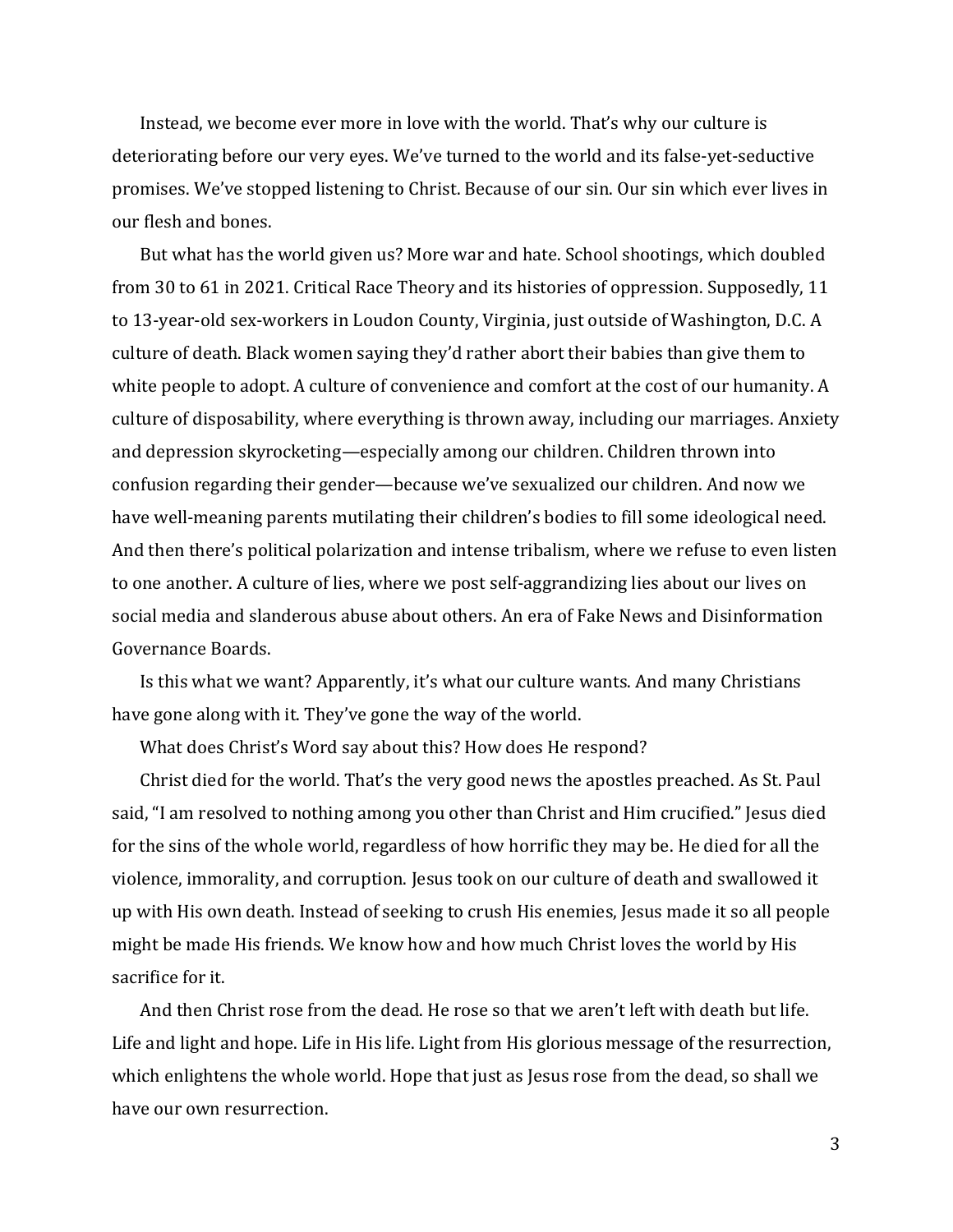Christ also responds by sending His Holy Spirit. That's who the apostles received on Pentecost. This Holy Spirit then brought to the apostles' remembrance all that Jesus had done and said and taught. He guided them in all truth to write down for us the sacred Scriptures, so that we might hear them and also believe. His Word is a Word that is counter cultural. Indeed, it transcends culture! (Just as heaven is above the earth.) It's a Word that diagnosis our condition and then offers the sure and certain cure. In a world where peace can't be found, Christ and His Word give us a peace that can't be taken away.

And the Holy Spirit made the apostles bold. "God has made Him both Lord and Christ," preached St. Peter, "this Jesus whom you crucified." St. Peter preached to the very men who cried out for Jesus' crucifixion, offering them forgiveness and the gift of the Holy Spirit. Instead of those crowds turning on the apostles, about 3,000 were saved. They lined up at the rivers, repenting and being baptized—they and their children. Then the apostles entered the people's homes and gathering places to break bread in fellowship.

We still break bread today in the fellowship of the Lord's Supper. We gather to hear Christ's Word, and He comes and makes our homes with us. He dwells in us, His Holy Spirit taking up residence in our bodies, which, as St. Paul says, become His living temples. And Christ teaches us.

Christ tells us that this is how things will be until He returns. All so that we lose not the faith. *"And now I have told you before it takes place, so that when it does take place you may believe."* These are heavy things. They can lead us to despair. They can cause us to be angry with the world. But we aren't righteous enough to have righteous anger. When we get angry, we sin. So Jesus tells us that these things will take place so that we don't give up hope in Him or begin to rely on ourselves to fix the world's problems. Rather, we entrust all our hopes on Christ. We rely on Christ and His love to change hearts and minds. We go with God's Word and tell others what He has done—and even remind Christians who've strayed—so that they might be saved. His is an eternal peace. The world's enticements fade away. Through us, Christ calls them back to Him, offering them an everlasting peace.

This peace of Christ isn't some nebulous, free-floating sensation. It is the being made right with God. What we call justification: sinners declared righteous for Christ's sake by grace through faith. That peace was accomplished on the cross. It can't be undone. The world changes its mind, but God doesn't and can't. That would go against His nature. That